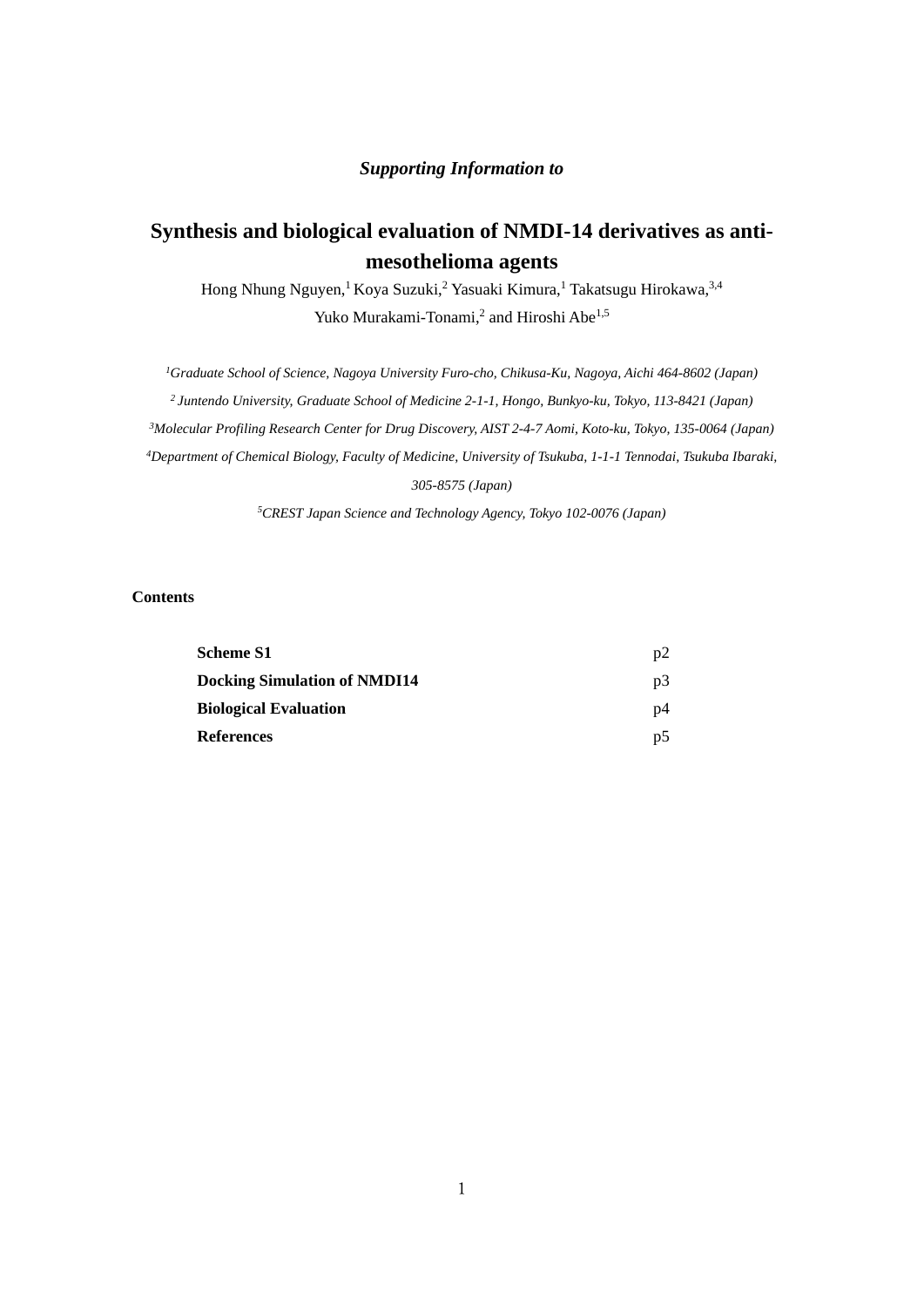

**Scheme S1** Reaction of 4,5-dimethylphenyl-1,2-diamine **1** with maleic anhydride afforded undesired decarboxylated **S2** instead of the target **S1**.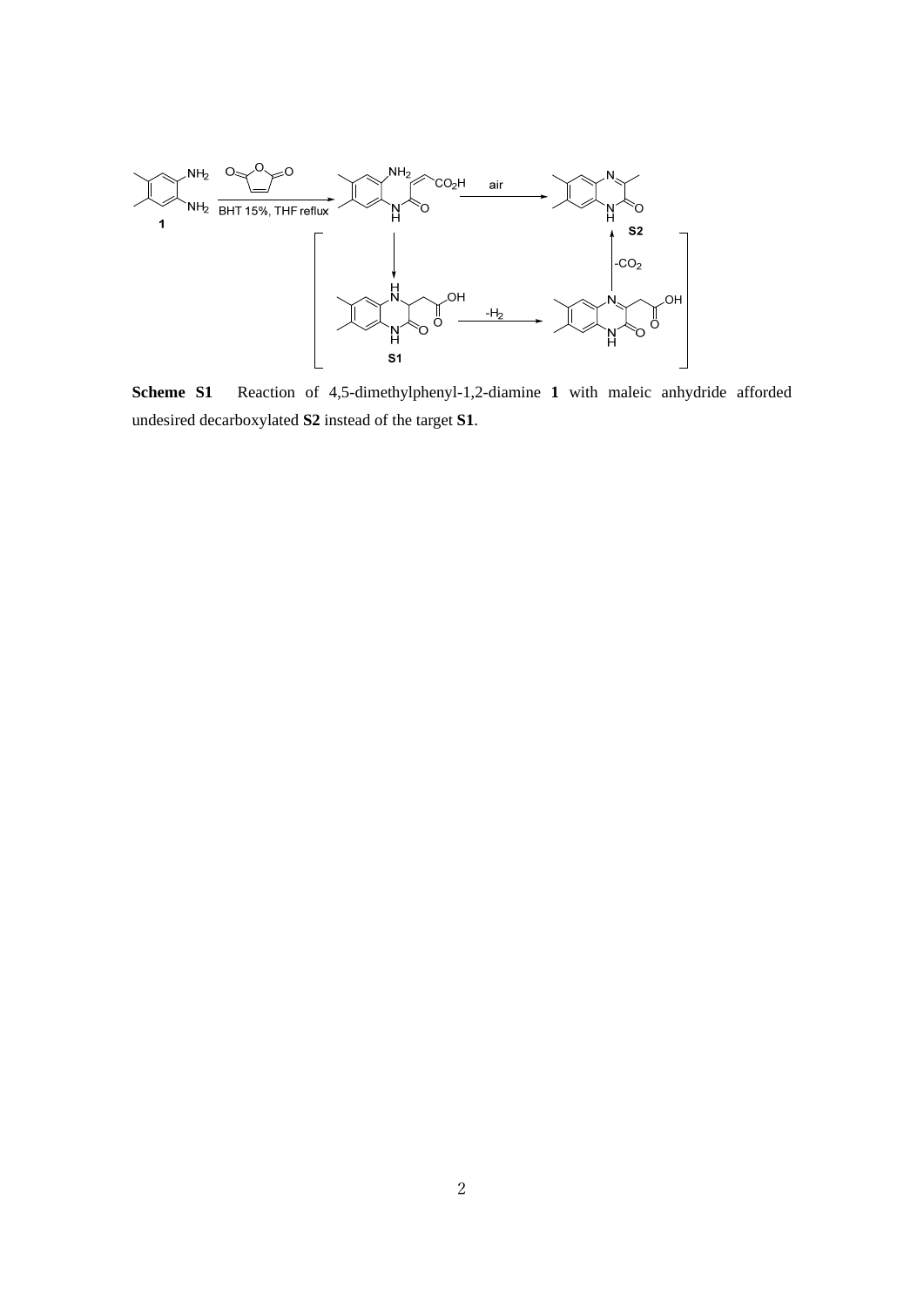# **Docking Simulation of NMDI14**

Our approach to docking NMDI14 molecule to the potential binding sites of SMG7 utilized four main steps: (1) structure preparation of SMG7 for docking, (2) binding site prediction, (3) docking of NMDI14 molecule, and (4) post-docking processing using clustering, re-scoring according to the calculated binding free energy. The human SMG7 structure was obtained from Protein Data Bank (chain A of  $1YAO$ )<sup>1</sup> and refined for docking simulations using the Protein Preparation Wizard<sup>2</sup> Script within Maestro. For NMDI14 molecule, ionization and energy minimization were performed by the OPLS3 force field in the LigPrep Script in the Maestro (Schrödinger, LLC, New York, NY, USA). These minimized structures were employed as input structures for docking simulations. Next, putative druggable sites on NMDI14 were detected and represented by small dummy atoms using the gridbased energy calculation<sup>3,4</sup> incorporated in the SiteMap program (Schrödinger, LLC, New York, NY, USA). As a result, we obtained a druggable binding region previously reported by Martin *et al*. 5 Docking simulations were performed using the Glide<sup>6,7</sup> SP docking program (Schrödinger, LLC, New York, NY, USA). Up to 100 docking poses of NMDI14 molecule were generated in a grid box defined by a potential binding site position from previous step. After the docking simulations were completed, 14 representative poses of cluster center from 100 poses on a potential binding site were selected by clustering analysis with average linkage method using Conformer Cluster Script in the Maestro. Finally, ligand binding free energy of the representative poses was calculated using the MM-GBSA (Schrödinger, LLC, New York, NY, USA).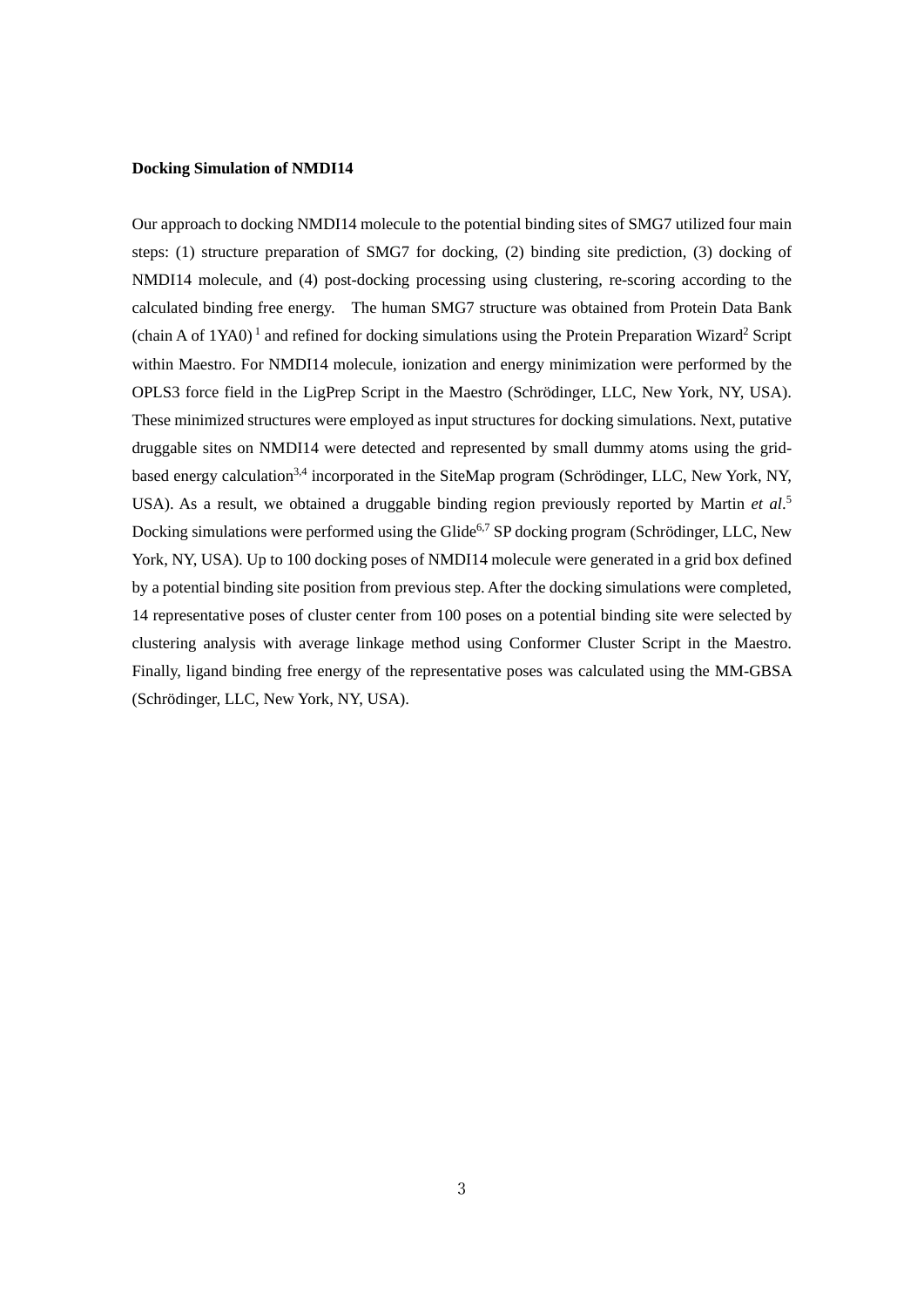#### **Biological Evaluation**

#### **Cell culture and establishment of stable cell lines**

Stable LATS1 and LATS2 double knockdown in human mesothelial cell line (HOMC-D4) was established by induction of shRNA, which was encapsulated in lentivirus. Each shRNA targeting human LATS1 (5'-AACATTAGTGTACCTGGACTG-3', 5'-ACTTTGCCGAGGACCCGAA-3') and LATS2 (5'-GTTCGGACCTTATCAGAAA-3') were incorporated into a pLKO.1 puro vector. A nontarget (NT) shRNA (SHC002V) was purchased from Merck. Lentiviral particles were generated according to the Merck Lentiviral transduction protocol using 293T. After infection, cells were selected by puromycin treatment. HOMC-D4 cells were grown in RPMI, supplemented with 10% FBS (10% FBS-RPMI).

## **Drug treatment and cell viability assay**

NMDI14 (Calbiochem, Merck), Compound **8b, 8c, 8d, 8e** and **8f** were dissolved in DMSO and diluted by 10% FBS-RPMI. NT cells and LATS1/2 double knockdown cells seeded at a density of 1.5  $\times$  10<sup>3</sup> cells/well in 96 well culture plate. After 24 hr incubation, a series of drugs applied each well. After 72 hr incubation, drug treated cells were harvested for qPCR and were performed cell viability assay, respectively. Cell viability assay was performed using by a Cell Counting Kit-8 (Dojindo Molecular Technologies, Inc.) following the manufacturer's instructions. The absorbance was measured using spectrometer at 450- 630 nm and obtained value was normalized to no drug treated one.

#### **Quantitative Real-Time PCR**

The total RNA was isolated using ISOSPIN (NIPPON GENE), and cDNA was synthesized using ReverTraAce (TOYOBO) according to the manufacturer's instructions. Quantitative real-time PCR (qRT-PCR) was performed using KAPA SYBR FAST qPCR Kit (Merck), and 7900HT Fast Real-Time PCR System (Applied Biosystems). The oligonucleotide sequences targeting human GAS5 (forward: GCACCTTATGGACAGTTG, reverse: GGAGCAGAACCATTAAGC), human GAPDH (forward: ATCATCCCTGCCTCTACTGG, reverse: CCCTCCGACGCCTGCTTCAC) for qRT-PCR were synthesized by Eurofins genomics.